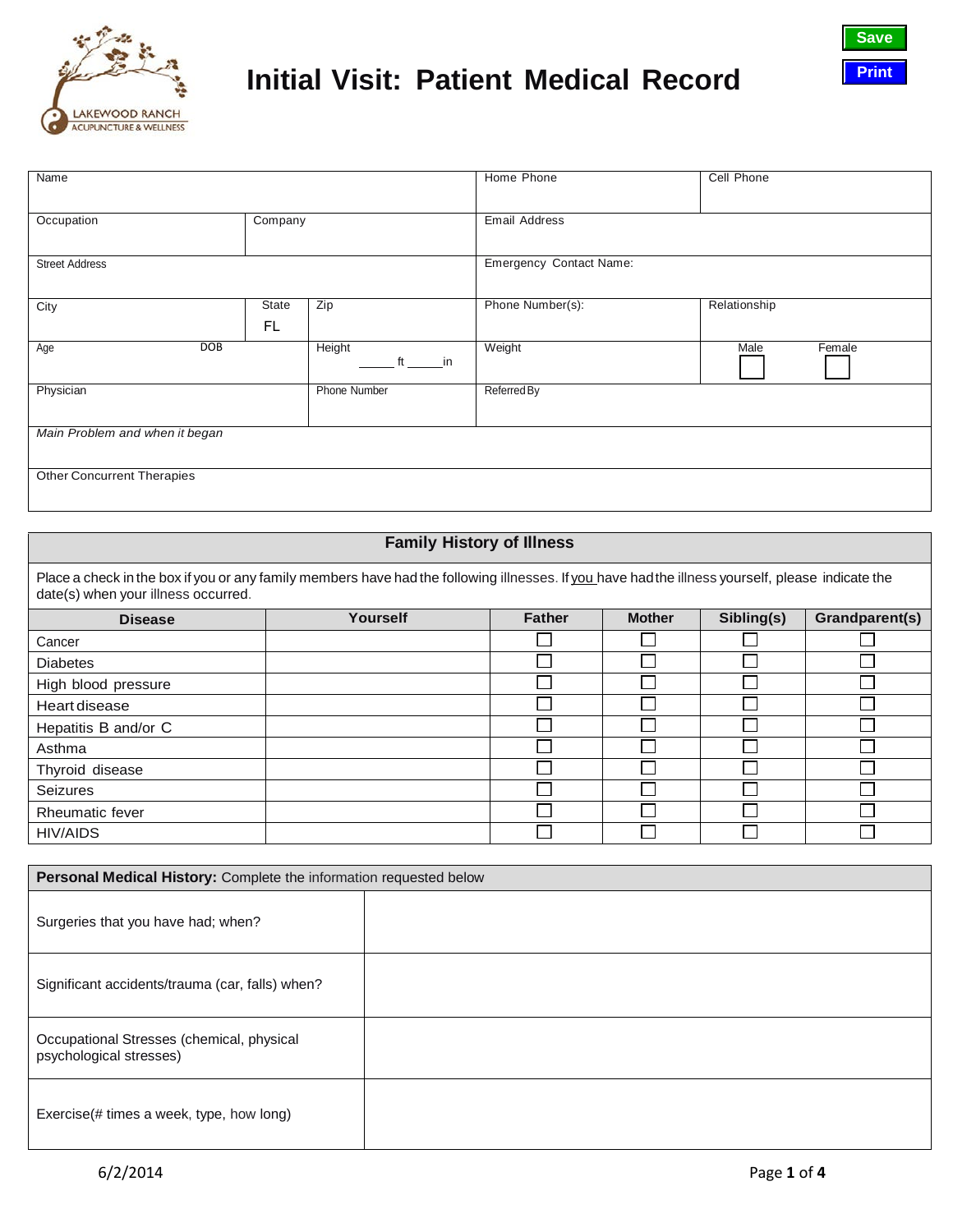

| Daily Diet: Please indicate your average/normal meal for each of the following                                |                                                                                                                    |                     |  |  |  |
|---------------------------------------------------------------------------------------------------------------|--------------------------------------------------------------------------------------------------------------------|---------------------|--|--|--|
| <b>Morning</b>                                                                                                | Afternoon                                                                                                          | Evening             |  |  |  |
|                                                                                                               |                                                                                                                    |                     |  |  |  |
|                                                                                                               |                                                                                                                    |                     |  |  |  |
|                                                                                                               |                                                                                                                    |                     |  |  |  |
|                                                                                                               |                                                                                                                    |                     |  |  |  |
|                                                                                                               |                                                                                                                    |                     |  |  |  |
|                                                                                                               | Medications, Herbals, and Nutraceuticals (List those that you have taken in the last two months)                   |                     |  |  |  |
|                                                                                                               | It is essential to disclose all supplements & medicines, both prescription & over the counter which you are taking |                     |  |  |  |
|                                                                                                               |                                                                                                                    |                     |  |  |  |
| Allergies: List all allergies to drugs, chemicals, foods etc.                                                 |                                                                                                                    |                     |  |  |  |
|                                                                                                               |                                                                                                                    |                     |  |  |  |
|                                                                                                               |                                                                                                                    |                     |  |  |  |
|                                                                                                               |                                                                                                                    |                     |  |  |  |
|                                                                                                               |                                                                                                                    |                     |  |  |  |
| Habits: Please indicate how often you consume/use the following :(i.e. 1 pack/day, 3 cups /day, twice a week) |                                                                                                                    |                     |  |  |  |
| Cigarettes:                                                                                                   | Cola:                                                                                                              | Tea:                |  |  |  |
| Alcohol:                                                                                                      | Coffee:                                                                                                            | Recreational drugs: |  |  |  |

#### **Please check all that apply:**

| <b>Appetite &amp; Thirst</b>                                                                                                                                                        | <b>Temperature</b>                                                                                                                                                                                                   | <b>Sleep</b>                                                                                                                                     | <b>Perspiration</b>                                                                                                                  | <b>Musculoskeletal</b>                                                                                                                                                                                                                |
|-------------------------------------------------------------------------------------------------------------------------------------------------------------------------------------|----------------------------------------------------------------------------------------------------------------------------------------------------------------------------------------------------------------------|--------------------------------------------------------------------------------------------------------------------------------------------------|--------------------------------------------------------------------------------------------------------------------------------------|---------------------------------------------------------------------------------------------------------------------------------------------------------------------------------------------------------------------------------------|
| Lack of appetite<br>Insatiable appetite<br>Change in appetite<br>Cravings<br>Change in thirst<br>Strong thirst;<br>Prefer cold drinks<br>$\Box$ Strong thirst:<br>Prefer hot drinks | Cold hands<br>Cold feet<br>Cold back<br>Cold abdomen<br>Chills<br><b>Fevers</b><br>Warm hands<br><b>J</b> Warm feet                                                                                                  | Fatigue<br>Restless sleep<br>Sleep soundly<br>Insomnia<br>Wakes often<br>Difficulty falling asleep<br>Difficulty waking<br>Dream disturbed sleep | Sweat easily<br>Sweaty hands<br>Sweaty feet<br><b>Cold sweats</b><br>Night sweats<br>$\Box$ Day sweats                               | Arthritis<br><b>Bursitis</b><br>Osteoporosis<br>Parkinson's disease<br>Tremors<br>Herniated disks<br>Fractures, where?                                                                                                                |
| Head                                                                                                                                                                                | <b>Eyes</b>                                                                                                                                                                                                          | Ears                                                                                                                                             | <b>Nose</b>                                                                                                                          | <b>Mouth &amp; Throat</b>                                                                                                                                                                                                             |
| Concussions<br>Facial pain<br>Vertigo<br>Migraines<br>Headaches<br>(when and where)                                                                                                 | Glasses<br>Eye pain<br>Cataracts<br>Glaucoma<br>Night blindness<br>Red eyes<br>Dry eyes<br><b>Blurry vision</b><br>Double vision<br>Tunnel vision<br>(see center of field)<br>Flashes of light /<br>specks in vision | Ringing in ears<br>Earaches<br>Ear infections<br>Hard of hearing<br>$\Box$ Hearing aid                                                           | Nose bleeds<br>Nasal congestion<br>$\Box$ Hay fever/allergies<br>Sinus problems<br>Nasal polyps<br>Trouble breathing<br>through nose | Excessive saliva<br>Dry mouth<br>Gum problems<br>$\sf J$ Bad breath<br><b>Grinding teeth</b><br>Teeth problems<br>Jaw clicks<br>Lip sores<br>Tongue sores<br>Dry throat<br>Recurrent sore throats<br>Feeling of fullness<br>in throat |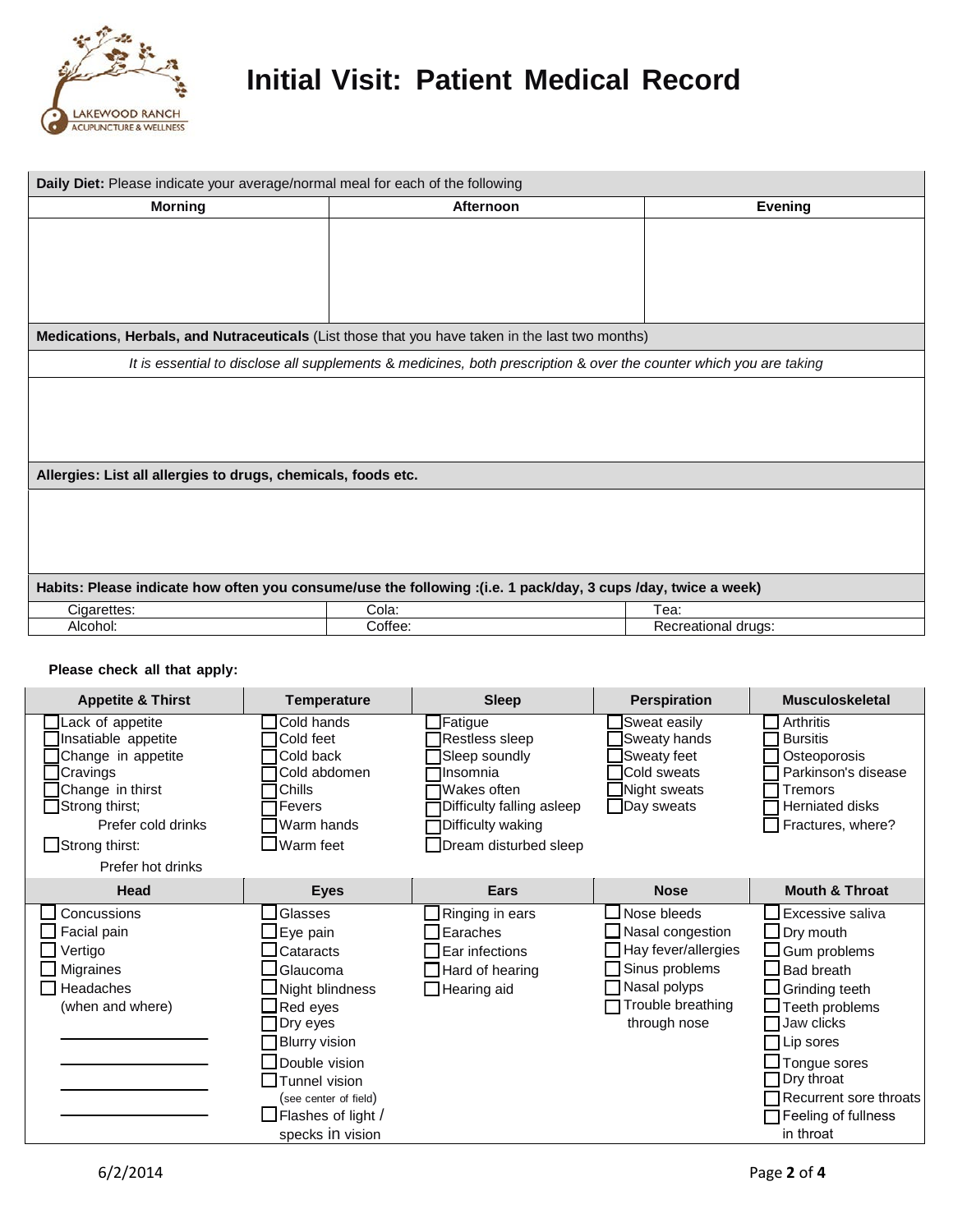

| Neuro-psychological                                                                                                                                                                             |                                                                                                                                                                                  |                                                                                                                                                                                                                  |                                                                                                                                                                                                                                        |
|-------------------------------------------------------------------------------------------------------------------------------------------------------------------------------------------------|----------------------------------------------------------------------------------------------------------------------------------------------------------------------------------|------------------------------------------------------------------------------------------------------------------------------------------------------------------------------------------------------------------|----------------------------------------------------------------------------------------------------------------------------------------------------------------------------------------------------------------------------------------|
| Traumatic brain injury<br>Concussion<br>Poor memory<br>Autism<br>Obsessive compulsive disorder<br>Sensory processing disorder                                                                   | ADD, ADHD<br>Schizophrenia<br>Bipolar<br>Seasonal affective disorder<br>Chemical dependency<br>Post-traumatic stress syndrome                                                    | Epilepsy<br>$\Box$<br>$\Box$ Lyme's disease<br>Easily stressed<br>Anxiety<br>Depression                                                                                                                          | Considered/attempted Suicide                                                                                                                                                                                                           |
| Difficulty focusing<br><b>Respiratory</b>                                                                                                                                                       |                                                                                                                                                                                  |                                                                                                                                                                                                                  | Cardiovascular                                                                                                                                                                                                                         |
| Hay fever/allergies<br>Coughs<br>Dry cough<br>Cough with blood<br>Cough with phlegm<br>Phlegm<br>Color:<br>Other lung problems<br><b>Skin &amp; Hair</b><br>Rashes                              | Asthma<br>Chronic bronchitis<br>Emphysema<br>Pneumonia<br>Shortness of breath<br>Difficulty breathing<br>Difficulty breathing on<br>exertion<br>Dandruff                         | Pacemaker<br>Chest pain<br>Rib Pain<br>High blood pressure<br>Low blood pressure<br>Fainting<br>Palpitations/irregular beat<br>Heart attack<br>Congestive heart failure<br>Heartburn regularly                   | <b>Blood clots</b><br>Anemia<br>Phlebitis<br>Edema<br>Swollen hands/feet<br>Swollen lymph nodes<br>Other information<br><b>Gastrointestinal System</b><br>Distended feeling? Where?                                                    |
| Hives<br>Itching<br>Easy bruising<br>Pimples/acne<br>Eczema<br>Psoriasis<br>Ulceration<br>Slow healing sores                                                                                    | Loss of hair<br>Lumps<br>Change in texture or<br>appearance of:<br><b>Nails</b><br>Hair<br>Skin<br>Mole/wart(s)                                                                  | Heartburn at night<br>Belching<br>Indigestion regularly<br>Problem w/ certain foods?<br>Which foods?<br>$\exists$ Gas<br>Rectal pain<br>Hemorrhoids<br>Vomiting<br>Nausea<br>Sensitive abdomen<br>Pain or cramps | Side rib area<br>Abdominal area<br>Diarrhea<br>Constipation<br>Regular laxative use<br>Recent change in bowel<br>habits?<br><b>Bowel Movements</b><br>loose stools<br>frequency<br>color (black?)<br>blood in stools<br>texture/formed |
|                                                                                                                                                                                                 | Genitourinary                                                                                                                                                                    |                                                                                                                                                                                                                  |                                                                                                                                                                                                                                        |
| Pain on urination<br>Unable to hold urine<br>Frequent urination<br>Difficulty urinating<br>$\Box$ Urgency to urinate                                                                            | Blood in urine<br>Frequent urinary tract infections<br><b>Kidney Stones</b>                                                                                                      | Wake up at night to urinate; how often?<br>/night; time                                                                                                                                                          | Genital warts (HPV)<br>Prostate enlargement<br>Impotency<br>Masses, change in testicles<br>Sexually transmitted disease                                                                                                                |
| <b>Pregnancy &amp; Gynecology</b>                                                                                                                                                               |                                                                                                                                                                                  |                                                                                                                                                                                                                  |                                                                                                                                                                                                                                        |
| <b>YES</b><br><b>TNO</b><br>Are you currently pregnant or may be pregnant?                                                                                                                      |                                                                                                                                                                                  |                                                                                                                                                                                                                  |                                                                                                                                                                                                                                        |
| Age at first menses<br>Length of period (days)<br>Date of last menses<br>Duration of flow<br>Irregular periods<br><b>Heavy flow</b><br>Very painful periods<br>Skipped periods<br>Clots in flow | <b>Breast lumps</b><br>Menopause<br>Discharge from nipple<br>Vaginal dryness<br>Vaginal sores<br>Date of last PAP<br>$\Box$ Vaginal discharge<br>Describe the vaginal discharge: |                                                                                                                                                                                                                  | Pregnancies, how many<br>Number births<br><b>Miscarriages</b><br>Premature births<br>Infertility<br><b>Birth control</b><br>Type of birth control                                                                                      |